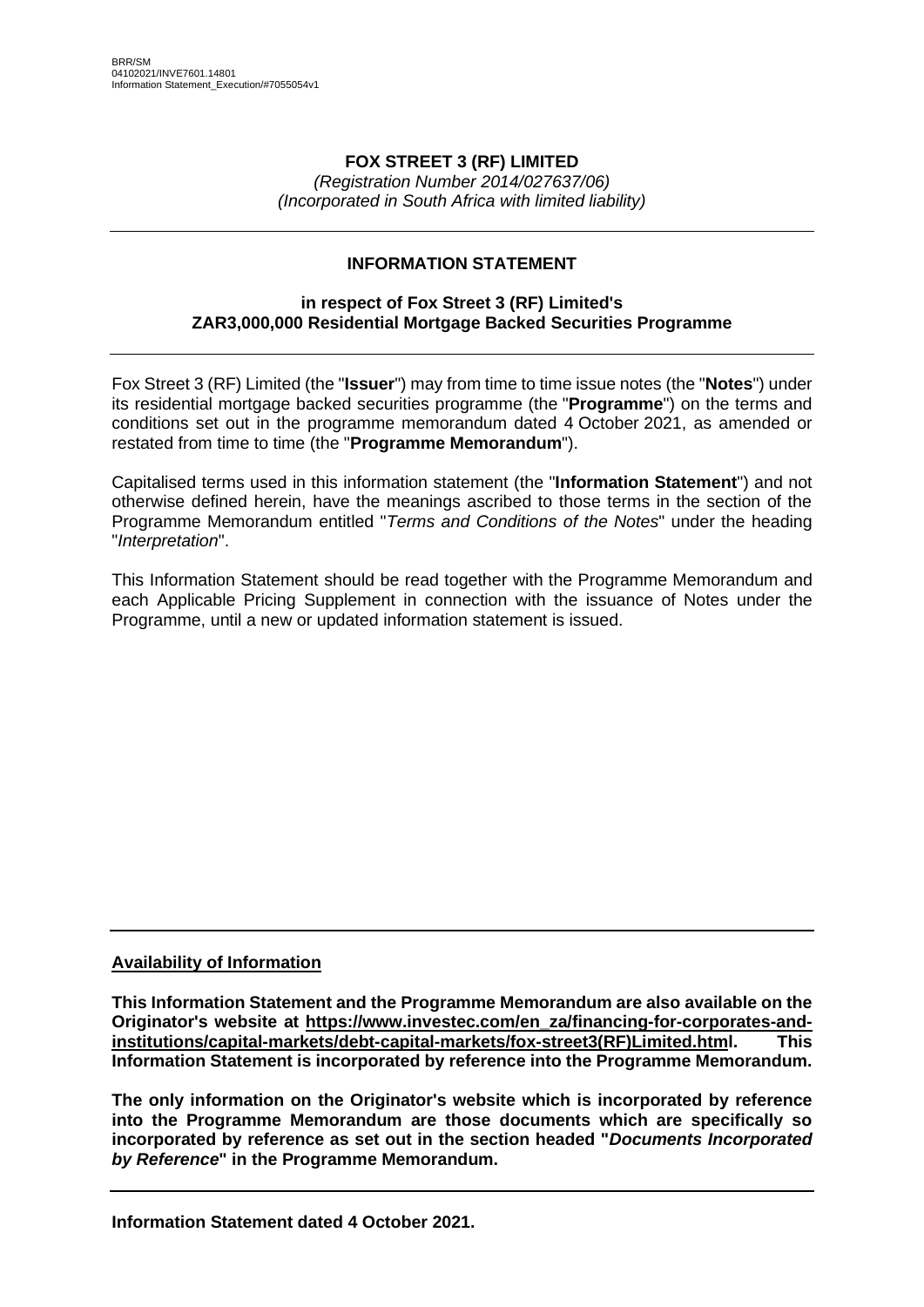# **TABLE OF CONTENTS**

# Page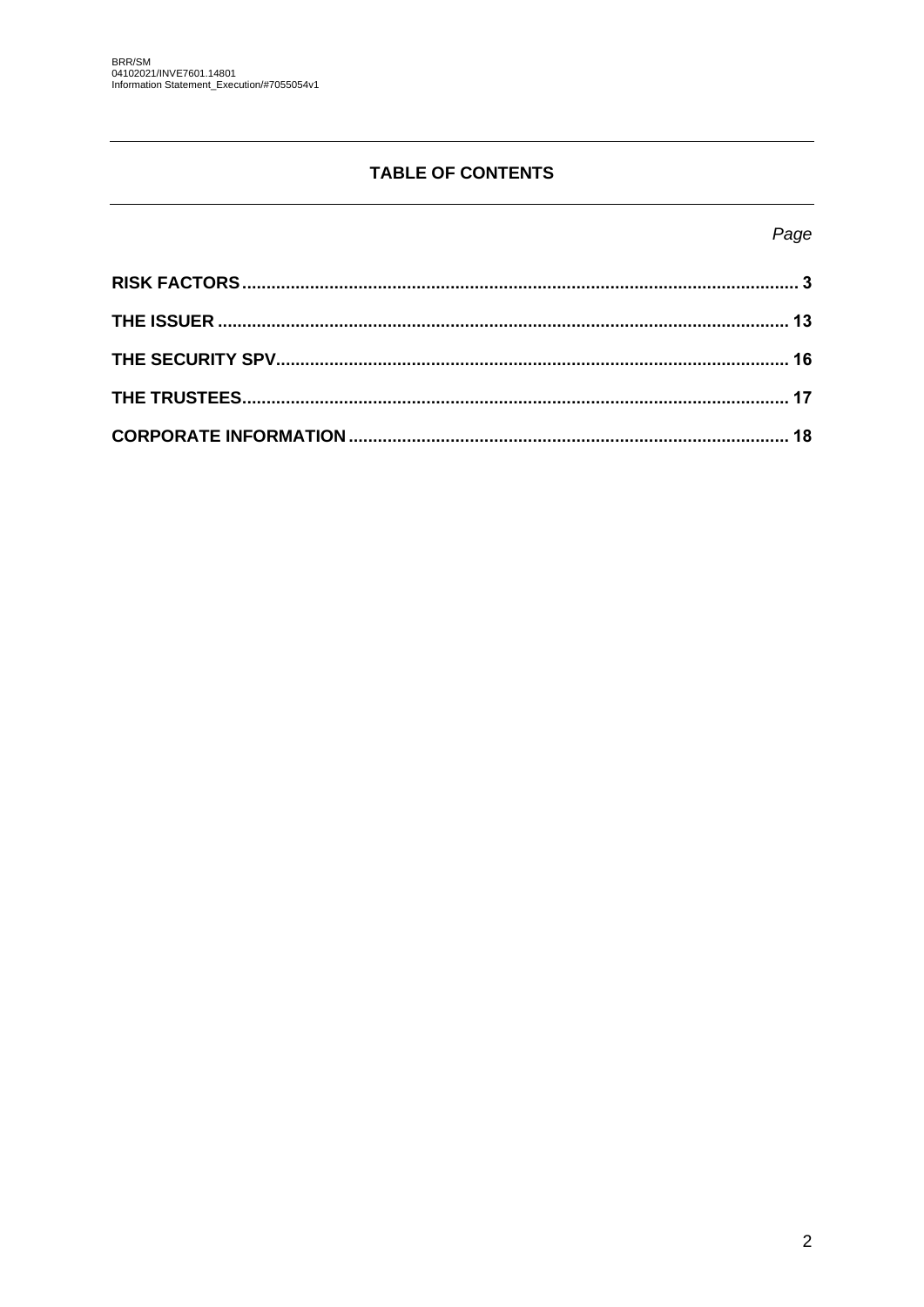### <span id="page-2-0"></span>**RISK FACTORS**

### **Ratings of the Notes**

Certain Tranches of Notes issued under the Programme may be rated by an accredited rating agency on a national scale and/or global scale basis. Unrated Tranches of Notes may also be issued and Tranches of Notes may be issued that are assigned a Rating by a different Rating Agency to the Rating Agency that assigned a Rating to any Tranche of Notes in issue, provided that, where applicable, the Rating Agency, upon written request by the Issuer, has confirmed in writing that all its respective current Rating(s) of Tranches of Notes in issue will not be adversely affected by (i) the issue of such unrated Tranches of Notes and/or (ii) the issue of Tranches of Notes that are assigned a Rating by a different Rating Agency, as the case may be. The Rating of any Tranche of Notes is not a recommendation to purchase, hold or sell Notes, inasmuch as such Rating does not comment on the market price or suitability of the Notes for a particular investor. Depending on the views of the applicable Rating Agency, the ratings of the Notes address the timely and/or ultimate payment of interest and ultimate payment of principal or the expected loss posed to investors by the legal final maturity of the Notes. Ratings typically address only the credit risks associated with the transaction. Other non-credit risks are typically not addressed but may have a significant effect on the yield to investors. There can be no assurance that any rating agency not requested to rate the Notes will issue a rating and, if so, what such rating would be. A rating assigned to the Notes by a rating agency that has not been requested by the Issuer to do so, may be lower than the equivalent ratings assigned by the Rating Agency, or such rating agency may assign a global scale foreign currency rating which could be lower than national scale and/or global scale local currency ratings assigned by the Rating Agency. In addition, there can be no assurance that a rating will remain for any given period of time or that the rating will not be lowered, withdrawn or suspended entirely by the Rating Agency if in its judgment circumstances in the future so warrant. Each rating is given on a national scale and/or global scale basis. There can be no assurance of any connection between the national scale rating, global scale local currency rating and any global scale foreign currency rating.

### **Warranties**

Neither the Issuer nor the Security SPV has undertaken or will undertake any investigations, searches or other actions in respect of the Participating Assets, and each will rely instead on the warranties given by a Seller in the Pre-Issue Sale Agreement and the Sale Agreement. There can be no assurance that the Seller will have the financial resources to honour its obligations under such warranties. Such obligations are not guaranteed by, nor will they be the responsibility of, any person other than the Seller and neither the Issuer nor the Security SPV shall have any contractual recourse to any other person in the event that the Seller for whatever reason fails to meet such obligations.

#### **Non-recourse obligations**

The Notes will be obligations solely of the Issuer. In particular, without limitation, the Notes will not be obligations of, and will not be guaranteed by the Arranger, the Lead Manager, the Debt Sponsor, the Calculation Agent, the Transfer Agent, the Account Bank, the Derivative Counterparty, the Administrator, the Servicer, the Originator, the Seller(s), the Redraw Facility Provider, the Warehouse Facility Provider, the Subordinated Loan Provider, the GIC Provider, the Preference Shareholder or, save to the extent of the net amount recovered from the Issuer pursuant to the Indemnity and from the property realised pursuant to the other Security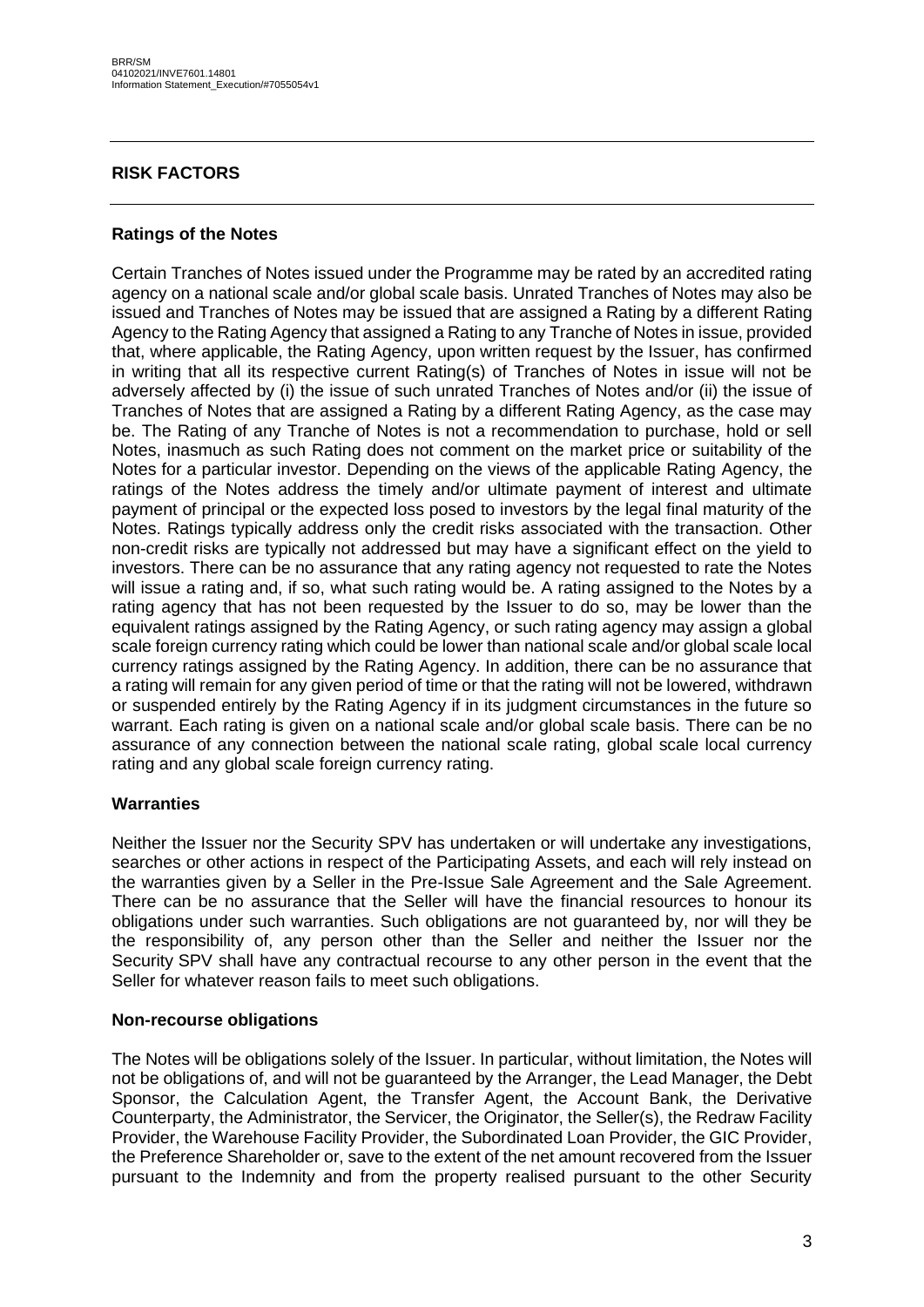Agreements, the Security SPV. The Issuer will rely solely on its assets, and the receipt of amounts on or in respect of such assets, including primarily the receipt of payments in respect of amounts due under or in connection with the Participating Assets purchased by it, the cash available in the Transaction Account and the Reserve Account and from the Permitted Investments, and, if applicable, the proceeds of the issue of Notes to enable it to make payments in respect of the Notes.

Following a claim under the Guarantee, the Security SPV will have recourse against the Issuer under the Indemnity, such recourse being limited to the assets of the Issuer, which assets have, in terms of the Security Cessions, been secured by the cession *in securitatem debiti* in favour of the Security SPV. The, assets comprise, among other things, the Participating Assets, collateral security in respect of the Participating Assets, Permitted Investments, the Bank Accounts, Account Monies and Business Proceeds. Following a claim under the Guarantee, the Security SPV will also have recourse against the Owner Trustee under the Owner Trust Suretyship and the Pledge, such recourse being limited to the extent of the shares owned by the Owner Trust in the Issuer pledged to the Security SPV under the Pledge.

If, upon default by Borrowers and after the exercise by the Servicer available remedies in terms of the credit procedures and policies in respect of the Participating Assets, the Issuer does not receive the full amount due from those Borrowers, then Noteholders may receive by way of principal repayment an amount less than the Outstanding Principal Amount of their Notes and the Issuer may be unable to pay in full or in part interest and/or principal due on the Notes.

# **Collectability of Participating Assets**

The collectability of amounts due under the Participating Assets is subject to credit, liquidity and interest rate risks and will generally fluctuate in response to, among other things, market interest rates, general economic conditions, the financial standing of Borrowers, the extent to which Borrowers make Repayments and Prepayments and are or were advanced Redraws, Re-advances and Further Advances under their Home Loans and other similar factors, all of which may lead to an increase in delinquencies and insolvency applications by Borrowers and could ultimately have an impact on the ability of Borrowers to repay amounts owing in respect of the Participating Assets. In addition, the ability of the Issuer to dispose of a foreclosed property at a price sufficient to repay the amounts outstanding under the relevant Home Loan will depend upon the availability of buyers for the Property at the time and general property market values.

### **Risks of losses associated with declining Property values**

The security for the Notes consists mainly of the Issuer's interest in the Participating Assets. This security may be affected by, among other things, a decline in property values. No assurance can be given that values of the Properties have remained or will remain at the level at which they were on the dates of origination of the related Participating Assets. If the residential property market in South Africa should experience an overall decline in property values, such a decline could in certain circumstances result in the value of the security created by the Participating Assets being significantly reduced and, ultimately, may result in losses to the Noteholders if the security is required to be enforced.

### **Geographic concentration of Participating Assets**

Certain geographic regions will from time to time experience weaker regional economic conditions than will other regions and, consequently, will experience higher rates of loss and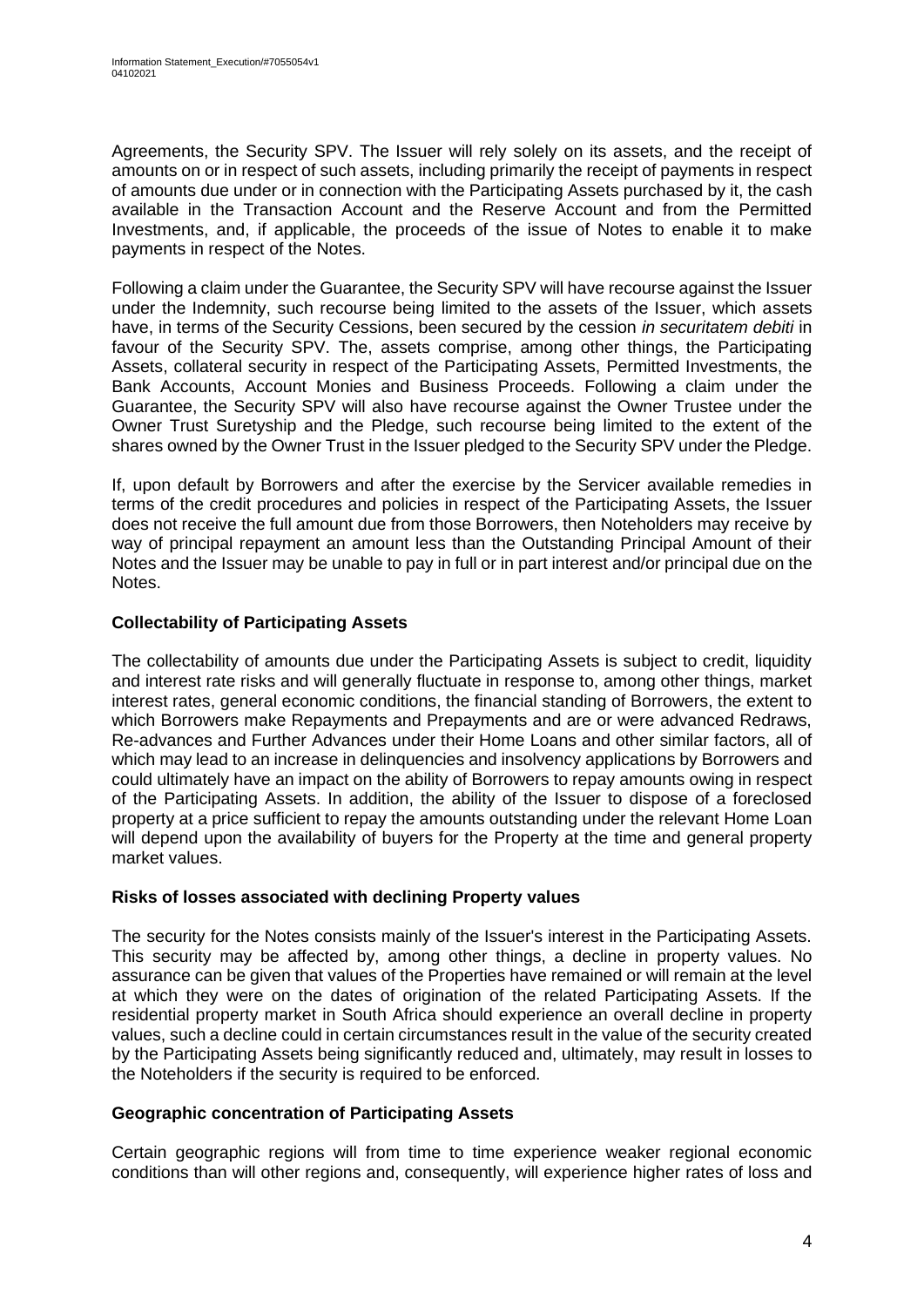delinquency on Participating Assets generally. There are concentrations of Participating Assets within certain regional areas which may present risk considerations different from those without such concentrations.

### **Yield and Prepayment considerations**

The yield to maturity of the Notes of each Class will depend on, *inter alia*, the amount and timing of payments of principal on the Participating Assets (including Repayments, Prepayments, Redraws, Re-advances, Further Advances, the sale proceeds arising on enforcement of a Participating Asset, and repurchases or substitutions of Participating Assets by the Seller due to, *inter alia*, breaches of the warranties).

Repayments before the end of the term of a Home Loan may result from voluntary prepayments, refinancings and sales of Properties by Borrowers voluntarily or as a result of enforcement proceedings under the relevant Home Loans, as well as the receipt of proceeds from Insurance Policies. In addition, substitution of Participating Assets and repurchases of Participating Assets by the Seller on account of a breach of certain warranties relating to the Participating Assets or as otherwise permitted in terms of the Transaction Documents, will have the same effect as early prepayment of such Participating Assets.

The rates of Repayment and Prepayment and the amount of Redraws, Re-advances and Further Advances cannot be predicted and are influenced by a wide variety of economic, social and other factors, including prevailing Home Loan market interest rates, the availability of alternative financing and local and regional economic conditions and homeowner mobility. Therefore, no assurance can be given as to the level of Repayments, Prepayments, Further Advances, Re-advances and Redraws that the Home Loan Portfolio will experience and accordingly the rate of payments and principal on the Notes cannot be predicted.

The risk of re-investing distributions resulting from early redemption on the Notes, in part or in whole, will be borne by Noteholders.

### **Defaults under the Participating Assets**

If a sufficient number of Borrowers default, the Issuer may be unable to fully pay the Secured Creditors (including the Noteholders).

To reduce the risk of default, the Originator will have applied certain Credit Criteria in originating Participating Assets. The purpose of the Eligibility Criteria is to only sell Participating Assets to the Issuer that meet certain minimum standards. There is no assurance that the measures set out above will eliminate the relevant risks.

Delinquency and default rates in respect of the Participating Assets cannot be predicted and are influenced by a wide variety of economic, social and other factors, including prevailing Home Loan market interest rates, the availability of alternative financing and local and regional economic conditions and homeowner mobility. Therefore, no assurance can be given as to the level of delinquencies and defaults that the Home Loan Portfolio will experience and, accordingly, the rate of payments and principal on the Notes cannot be predicted.

### **Homeowners' Policies**

In relation to all Participating Assets, each Borrower, or in the case of sectional title units, the relevant body corporate, is required to take out and maintain short-term homeowners' insurance in respect of the buildings, erections and permanent improvements which are or at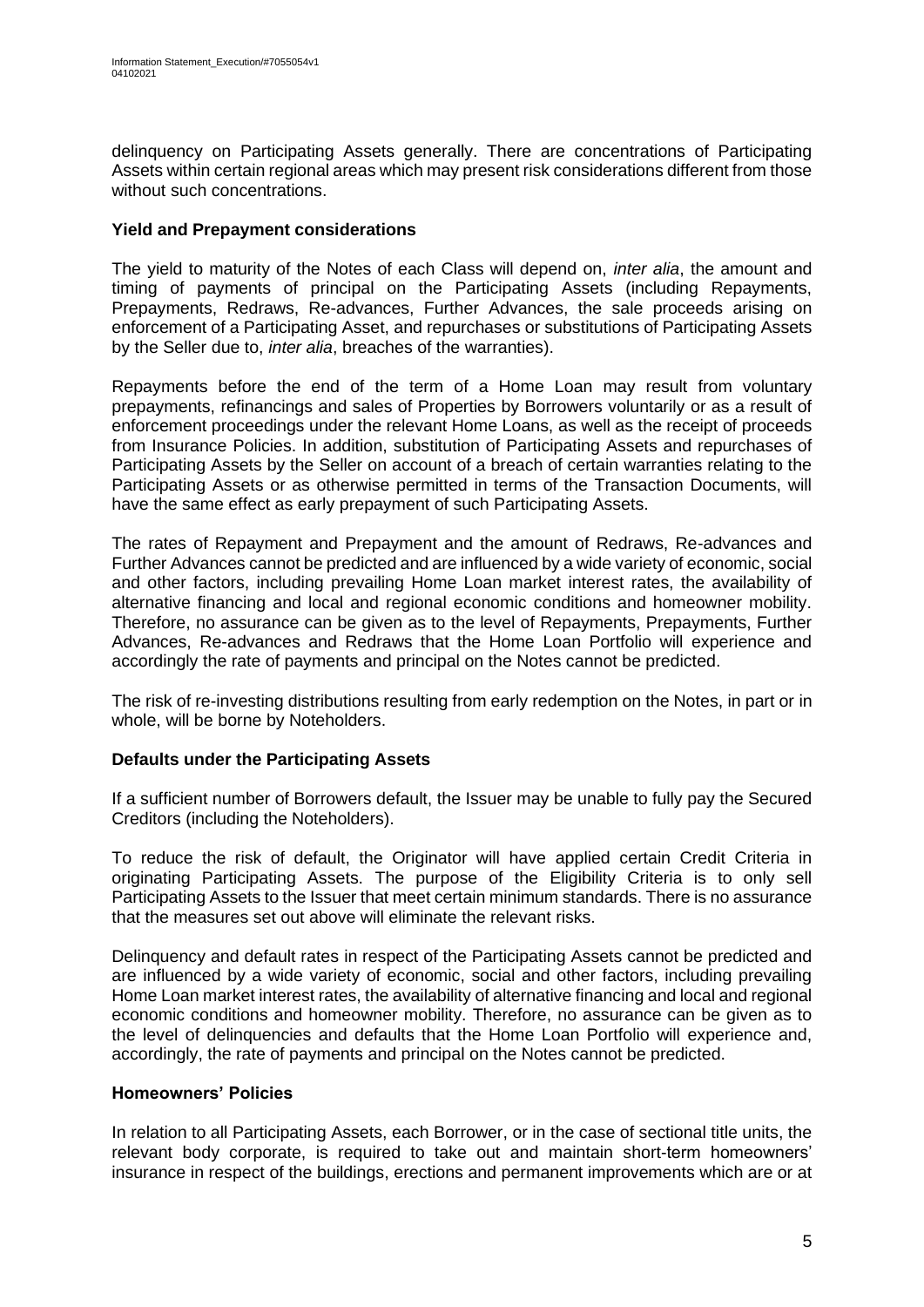any time prior to the expiry of the Home Loan Agreement may be erected on or become attached to the Property against risk of loss and/or damage by fire, lightning, explosion, storm and such other perils as the Originator may require from time to time, on terms and with an insurer acceptable to the Originator for the replacement value from time to time of the Property and all improvements thereon. If the insurances are not obtained and maintained, are not available or if the insurer defaults, payment may not be received upon damage to the Properties.

### **Unforeseen circumstances effecting Borrowers and the Servicer**

Strikes, lockouts, labour unrest, civil unrest, riots, war, fire, acts of God, accident, acts of authority (whether lawful or unlawful), explosion, fires, destruction of property, natural disasters (including, but not limited to, violent storms, cyclones, earthquakes, floods, destruction by lightning), pandemic or any other unforeseen event beyond the control of a Borrower could ultimately have an impact on the ability of a Borrower to repay amounts owing under the Home Loans and/or the ability of Servicer to service Home Loans and ultimately collect from Borrowers under such Homes Loans. In addition, the ability of the Issuer to dispose of a foreclosed property at a price sufficient to repay the amounts outstanding under the relevant Home Loan will depend upon the availability of buyers for the Property at the time and general property market values.

# **Change in legislation**

The Participating Assets, the Issuer, the Security SPV and other parties to the Transaction Documents are subject to legislation which may change at any time, such as the Income Tax Act, the Companies Act, the National Credit Act, 2005 and the Consumer Protection Act, 2008. Similarly, new legislation may be introduced to which the Issuer, the Security SPV and other parties to the Transaction Documents may become subject. No prediction can be made as to whether existing legislation will change and, if it does, what the effect of such changes will be on the Participating Assets, the Issuer and/or any other party to the Transaction Documents and/or the transaction as a whole and similarly no prediction can be made as to whether new legislation may be introduced and the effects of such new legislation.

In terms of the Sale Agreement, if the rights and obligations of a Participating Asset purchased by the Issuer are unenforceable due to non-compliance by the relevant Seller with any Applicable Law, including the National Credit Act, 2005 and the Consumer Protection Act, 2008, the Issuer is entitled to enforce the remedies set out in the relevant Sale Agreement for breach of warranty by the Seller. The Issuer will be further indemnified by the relevant Seller against any damages which the Issuer may suffer as a result of non-compliance by the relevant Seller with any Applicable Law.

# **Protection of Personal Information Act**

The Protection of Personal Information Act, 4 of 2013 ("**POPI**"), was assented to on 19 November 2013 and became fully effective on 1 July 2021 and, accordingly, all businesses are required to comply with the provisions of POPI.

It is the intention of POPI to safeguard personal information of, amongst others, individuals, by regulating the manner in which such information may be processed. This includes the retention of information as well as the destruction of personal information. Clearly defined rights and duties have been established for purposes of safeguarding personal information.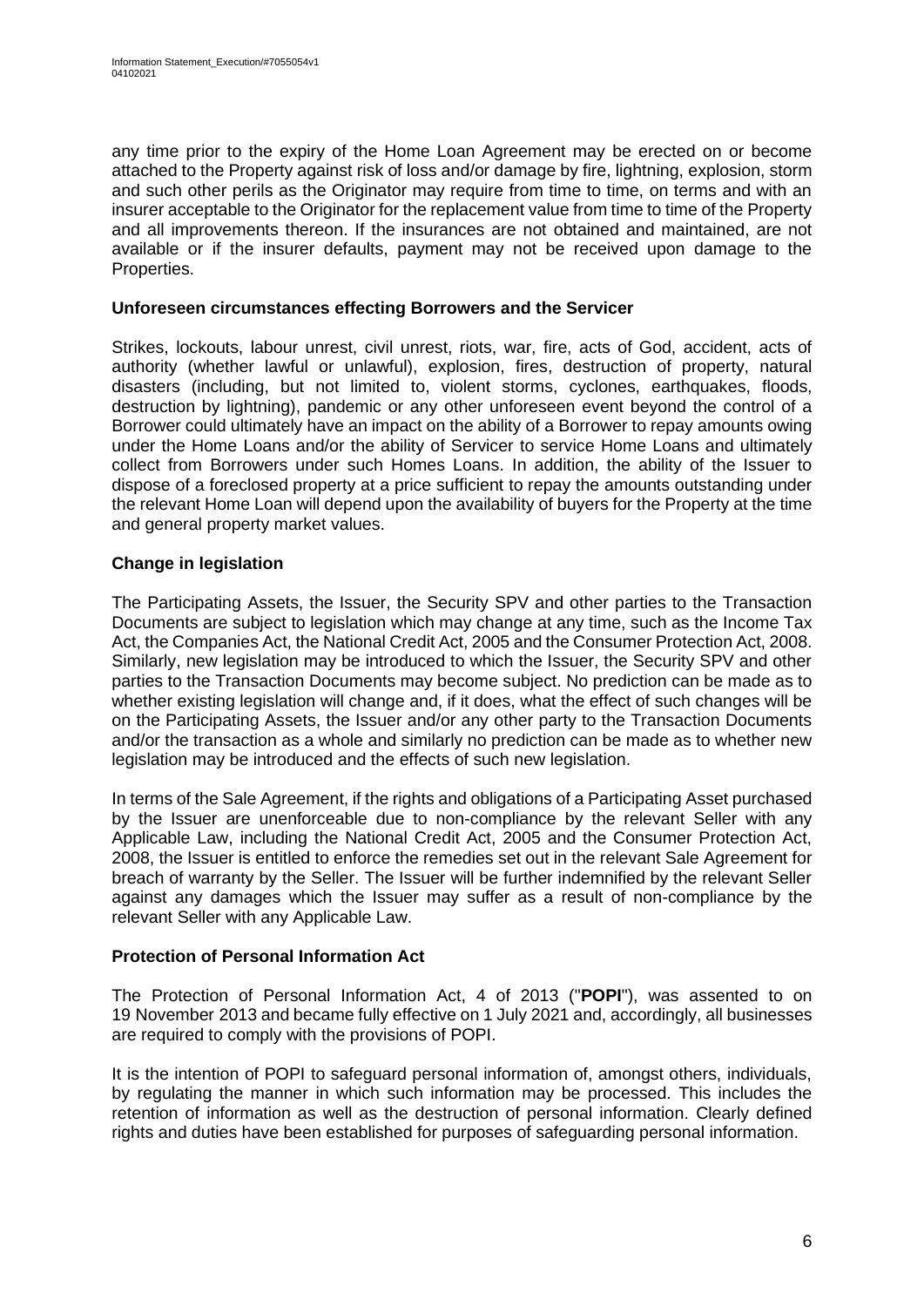POPI has an impact on both the Issuer's as well as the respective Sellers' current business practices in relation to the processing of personal information of Borrowers. Each of the Issuer and the Sellers are required to comply with the provisions of POPI insofar as processing of personal information in relation to the Borrowers is concerned. The privacy and data protection policy of Investec, as Servicer of the Home Loans, can be found on their website at [https://www.investec.com/en\\_au/legal/privacy-policy.html.](https://www.investec.com/en_au/legal/privacy-policy.html) The Servicer has updated its internal systems, processes, policies and practices to comply with POPI.

# **Priority of Payments**

The Programme Memorandum prescribes a "*Pre-Enforcement Priority of Payments*" in which the Secured Creditors will be paid prior to the delivery of an Enforcement Notice and a "*Post-Enforcement Priority of Payments*" applicable after the delivery of an Enforcement Notice. The Pre-Enforcement Priority of Payments in turn distinguishes between an "*Interest Pre-Enforcement Priority of Payments*" and a "*Principal Pre-Enforcement Priority of Payments*".

The claims of all Secured Creditors are subordinated in accordance with the Priority of Payments, and the Secured Creditors will be entitled, notwithstanding the amount of any payments owing to them under the Transaction Documents, to receive payment from the Issuer or the Security SPV, as the case may be, only to the extent permitted by and in accordance with the Priority of Payments.

If the Issuer has insufficient available funds to redeem the Notes in full, the Notes will be redeemed, in reducing order of rank in accordance with the relevant Priority of Payments, in each case pro-rata to their Outstanding Principal Amount and [no recourse](https://www.lawinsider.com/clause/no-recourse) may be [taken,](https://www.lawinsider.com/clause/taken) [directly or indirectly,](https://www.lawinsider.com/clause/directly-or-indirectly) against a Seller by the Issuer or any other party as all Participating Assets are sold to the Issuer on a non-recourse basis.

The subordinations envisaged by the Priority of Payments, the Terms and Conditions and the other Transaction Documents are contractual in nature, and their enforcement against the parties to the Transaction Documents and against third parties is limited accordingly. In particular, creditors of the Issuer who are not parties to the Transaction Documents may not be bound by the Priority of Payments and may, accordingly, be entitled under Applicable Law to assert a payment priority inconsistent with the ranking otherwise accorded to them in the Priority of Payments.

As described below in the paragraph "*Liquidation of the Issuer*", the Issuer is structured as an insolvency remote, ring-fenced special purpose entity which limits the risk of external creditors who are not bound by the Priority of Payments.

# **Counterparty risk**

There is a risk that counterparties to agreements with the Issuer, such as Derivative Counterparties, the Account Bank and the Redraw Facility Provider, may not perform their obligations under those agreements and this may affect the ability of the Issuer to pay interest and/or principal on the Notes. In terms of the Transaction Documents, this risk is mitigated by requiring certain parties to hold a Required Credit Rating.

### **Guarantee and Indemnity structure**

The Security SPV will execute the Guarantee in favour of Secured Creditors and enter into the Indemnity with the Issuer. Prior to the Initial Issue Date, the Issuer will receive a legal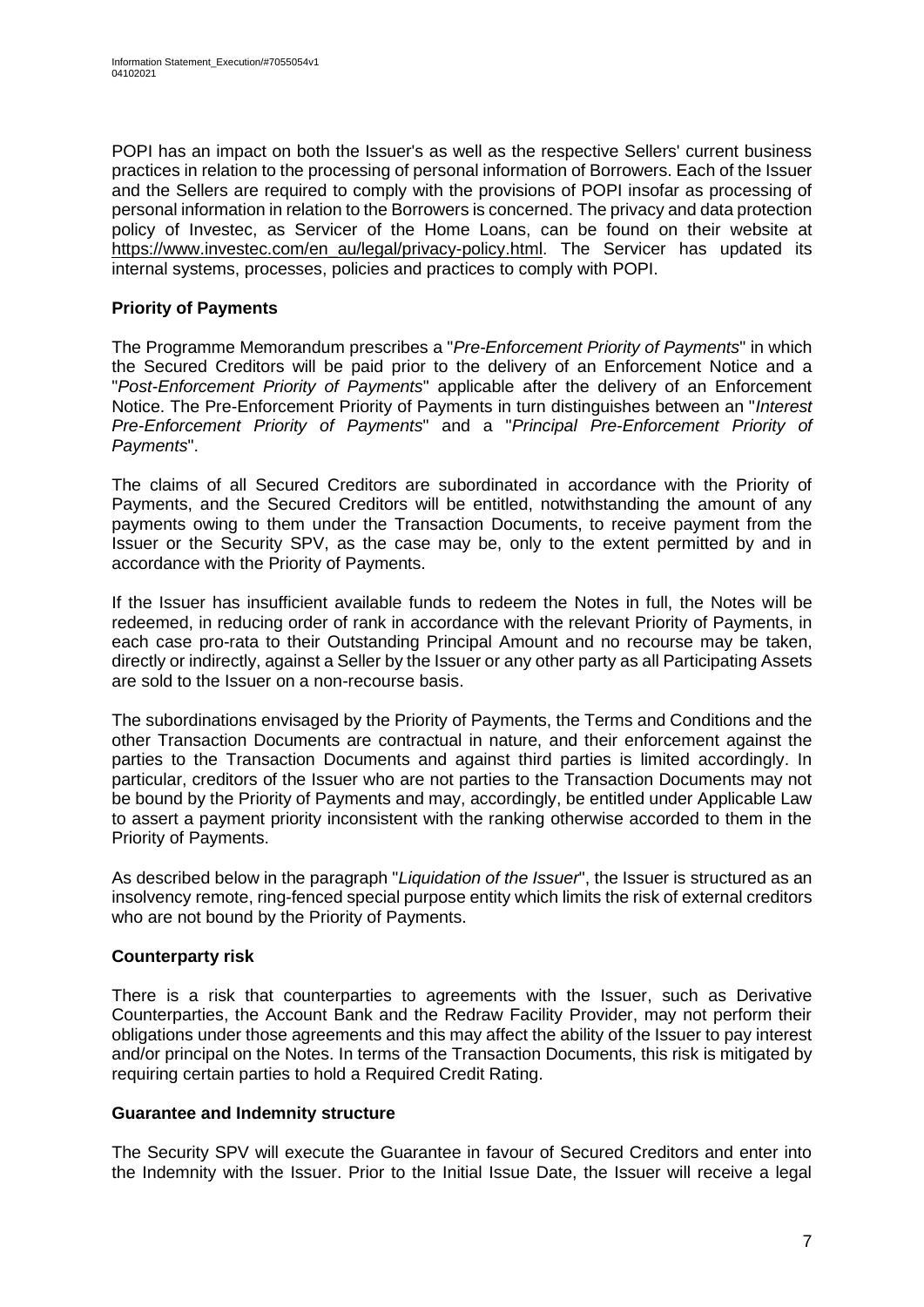opinion stating that the entering into of the Guarantee and the Indemnity will enable the security structure in favour of the Secured Creditors to be enforced by the Security SPV in the manner set out in the Programme Memorandum. There is no guarantee that a court would reach the same conclusion as that in the legal opinion obtained by the Issuer.

If the Guarantee and/or the Indemnity structure is not enforceable, then Secured Creditors shall be entitled to take action themselves to enforce claims directly against the Issuer should an Event of Default occur but, in such circumstances, the security held by the Security SPV will no longer be effective as a means of achieving distribution of the Issuer's assets in accordance with the Priority of Payments.

The Security SPV has not taken or obtained any independent legal or other advice or opinions in relation to the Issuer or any other persons or the Transaction Documents (including the Security Agreements), or in relation to the transactions contemplated by any of the Transaction Documents.

# **Security SPV**

The interests of the Secured Creditors will be represented by the Security SPV. In terms of the Transaction Documents and the Conditions, the Security SPV is required to enforce the Security on behalf of the Secured Creditors in certain circumstances. Secured Creditors will not be able to enforce the Security themselves nor to take action against the Issuer to enforce claims against the Issuer except through the Security SPV unless the guarantee and indemnity structure is not enforceable or the Security SPV is wound-up, liquidated or placed under supervision by a business rescue practitioner or fails to act within 60 (sixty) Business Days of being called upon to do so.

# **Insolvency of the Security SPV**

It is possible for the Security SPV itself to be wound-up, liquidated or placed under supervision by a business rescue practitioner which could adversely affect the rights of the Secured Creditors. The liabilities of the Security SPV under the Guarantee granted in favour of the Secured Creditors cannot in the aggregate exceed the net amount recovered by the Security SPV pursuant to the Indemnity and the Owner Trust Suretyship.

Accordingly, it is improbable that the Security SPV itself will be insolvent (and therefore be wound-up, liquidated or placed under supervision by a business rescue practitioner) unless there were to be, for example, dishonesty or fraudulent conduct or breach of contract on the part of the Security SPV, for instance by its directors or officers entering into unauthorised transactions on behalf of the Security SPV.

If the Security SPV fails to enforce its claim against the Issuer pursuant to the Indemnity within 60 (sixty) Business Days of being called upon by any Secured Creditor (other than a Noteholder) or by Extraordinary Resolution of the Controlling Class of Noteholders to do so, or is wound-up, liquidated, de-registered or placed under supervision by a business rescue practitioner, Secured Creditors shall be entitled to take action themselves to enforce claims directly against the Issuer should an Event of Default occur but, in such circumstances, the Security held by the Security SPV will be by-passed and thus no longer be effective as a means of achieving distribution of the Issuer's assets in accordance with the Priority of Payments.

As described below in the paragraph "*Liquidation of the Security SPV*", the Security SPV is structured as an insolvency remote, ring-fenced special purpose entity.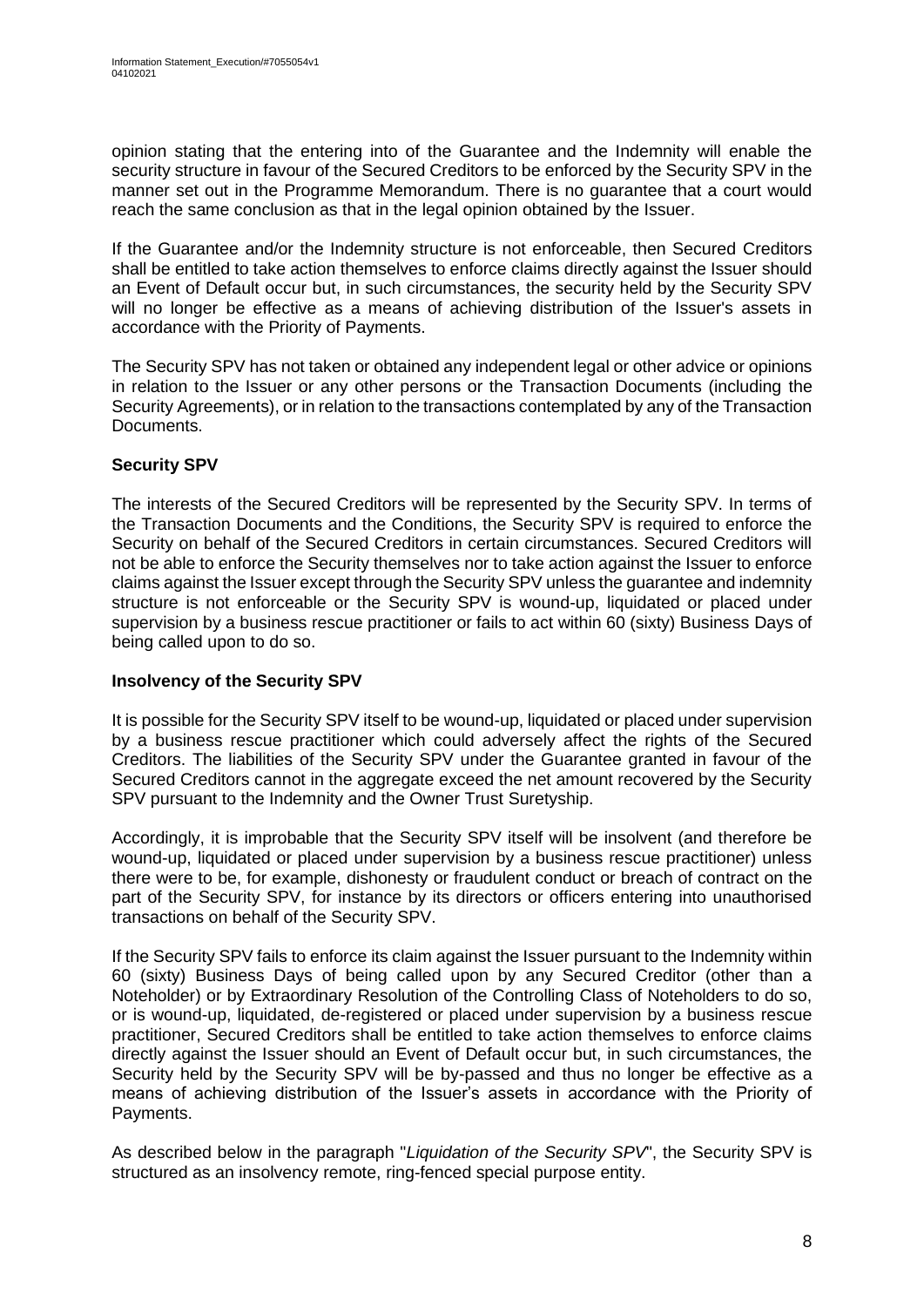### **Liquidation of the Security SPV**

The Security SPV has been structured as an insolvency remote, ring-fenced special purpose entity, a structure which limits the risk that there may be third parties who may apply for the liquidation of the Security SPV.

As discussed above, it is however possible for the Security SPV itself to be wound-up, liquidated or placed under supervision by a business rescue practitioner which could adversely affect the rights of the Secured Creditors. The liabilities of the Security SPV under the Guarantee granted in favour of the Secured Creditors cannot in the aggregate exceed the net amount recovered by the Security SPV pursuant to the Indemnity and the Owner Trust Suretyship.

Accordingly, it is improbable that the Security SPV itself will be insolvent (and therefore be wound-up, liquidated or placed under supervision by a business rescue practitioner) unless there were to be, for example, dishonesty or fraudulent conduct or breach of contract on the part of the Security SPV, for instance by its directors or officers entering into unauthorised transactions on behalf of the Security SPV.

### **Security**

Creditors of a Borrower who may rank above the Issuer or Investec as mortgagee, as the case may be, under a Mortgage Bond in respect of the realisation proceeds of the Property, are the holder of an enrichment lien over the Property (for expenses incurred which have enhanced the value of the Property), the holder of a salvage lien over the Property (for expenses without which the Property would either be destroyed or depreciate in value) and amounts owing as municipal service fees, surcharges on fees, property rates and other municipal taxes, duties and levies in terms of section 118(3) of the Local Government Municipal Systems Act, 2000.

In relation to the Home Loans, the claims of the Issuer against Borrowers are, upon registration of the transfer of the relevant Mortgage Bond from the relevant Seller to the Issuer in the relevant Deeds Office, secured by the Mortgage Bonds registered over the Properties financed in terms of the Home Loan Agreements in favour of and in the name of the Issuer. The Security SPV concluded that the costs associated with registering security cessions in favour of the Security SPV in respect of the Mortgage Bonds at the respective Deeds Offices are unwarranted, and, accordingly, no such security cessions have been registered. However, the Mortgage Bonds Costs Registration Reserve will be available to fund the registration fees and costs in the event of the cession of the Mortgage Bonds in favour of the Security SPV being perfected upon the occurrence of certain Issuer Trigger Events.

The security structure in the form of the Guarantee from the Security SPV backed-up by the Indemnity from the Issuer provides Secured Creditors, through the Security SPV, with contractual recourse to the Issuer and its assets (including security from Borrowers), and to the Owner Trustee and the ordinary shares it owns in the Issuer (through the Owner Trust Suretyship and the Pledge), but does not provide any direct security over the Properties secured by Mortgage Bonds.

### **Liquidation of the Issuer**

The Issuer has been structured as an insolvency remote, ring-fenced special purpose entity, a structure which limits the risk that there may be third parties who are not bound by the Transaction Documents who may apply for the liquidation of the Issuer. Third party creditors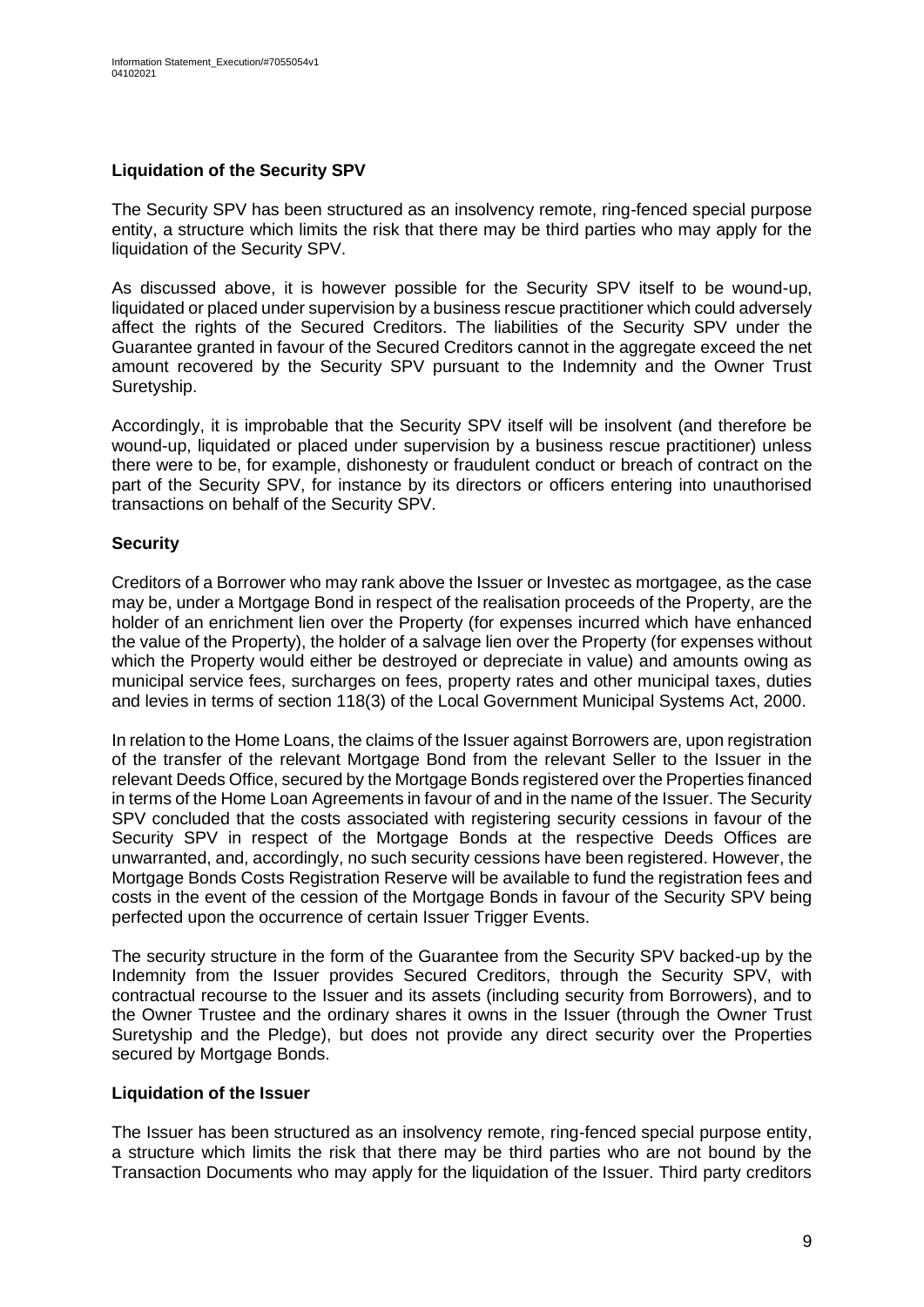of the Issuer that are not contractually bound by the Priority of Payments rank high in the Priority of Payments, including the tax authorities and administrative creditors such as the Rating Agency and the JSE. Secured Creditors contract with the Issuer on the basis that their claims against the Issuer will be subordinated in accordance with the Priority of Payments, they will not bring an application for the liquidation of the Issuer until 2 years after the payment of all amounts outstanding and owing by the Issuer under the Notes and the other Transaction Documents and agree not to sue the Issuer except through the Security SPV. The proceeds in the hands of the Security SPV will be distributed in accordance with the Priority of Payments. Section 131 of the Companies Act, which entitles an affected person to apply to court to place a company that is financially distressed under supervision and commence business rescue proceedings, is an unalterable provision of the Companies Act. In terms of section 6 of the Companies Act, which is an anti-avoidance section, a court may on application by the Commission or certain other parties, declare any agreement void to the extent that it defeats or reduces the effect of a prohibition or requirement established by or in terms of an unalterable provision of the Companies Act.

If, notwithstanding the ring-fenced structure, there is an external creditor not bound by the Priority of Payments, on the liquidation of the Issuer such external creditor would rank *pari passu* with or ahead of the Security SPV, depending on the statutory preference of claims in terms of the Insolvency Act, 1936, in regard to the assets of the Issuer other than assets of the Issuer properly secured by the Security Cessions.

### **Limited liquidity of the Notes and restrictions on transfer**

A secondary market exists for the Notes, but such secondary market is currently inactive and not fully developed. There can be no assurance that any secondary market for any of the Notes will develop, or, if a secondary market does develop, that it will provide the Noteholders with liquidity of investment or that it will continue for the life of such Notes. Consequently, a subscriber must be prepared to hold such Notes until the Final Redemption Date. Noteholders that trade in the Notes during the period that the Register is closed, will need to reconcile any amounts payable on the following Quarterly Payment Date pursuant to any partial redemption of the Notes. As a result, secondary market liquidity of the Notes may reduce during this period.

# **Downgrade risk in respect of the Required Credit Rating**

If a party to a Transaction Document is required to hold a Required Credit Rating and ceases to hold such Required Credit Rating, then such party's obligations may be guaranteed by another party which has the Required Credit Rating or a replacement party with the Required Credit Rating will be appointed, if such other party is available and willing to act. No assurance can be given that a guarantor or replacement party with the Required Credit Rating will be appointed. In certain circumstances, cash collateral may be taken to protect the Issuer's interest in the relevant Transaction Document.

# **Co-mingling risk**

In terms of the Servicing Agreement, the Servicer or any of its appointed agents or subcontractors will, amongst its various duties, collect payments in respect of the Participating Assets and act as custodian of various documentation. On an insolvency of the Servicer or any of its appointed agents or sub-contractors, the Issuer, as principal, will be entitled to vindicate all property which it can identify among the assets of the Servicer, as agent or any of its appointed agents or sub-contractors, as being vested in it as owner.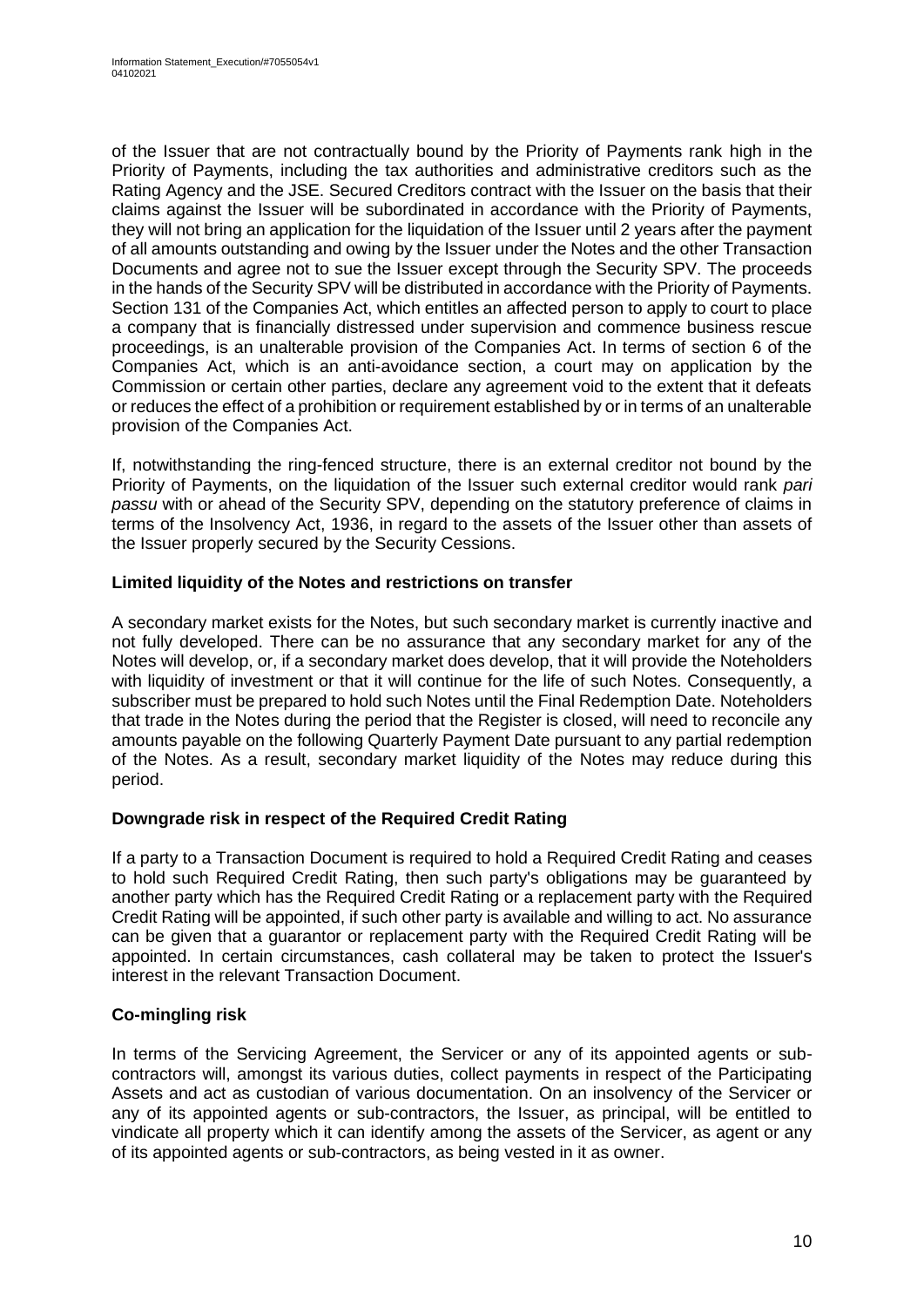In relation to cash deposits there is a co-mingling risk. The Servicing Agreement attempts to mitigate any co-mingling risk by providing for monies to be transferred from the Collections Account(s) (in the name of the Servicer) to the Transaction Account (in the name of the Issuer) on a daily basis**.** The Servicing Agreement attempts to mitigate any co-mingling risk further by providing that in the event that the Servicer no longer has the Required Credit Rating, Borrowers will be notified to make payments directly to the Transaction Account.

There are also risks on insolvency of the Servicer or any of its appointed agents or sub-contractors in respect of details of the Participating Assets that are kept electronically on the Servicer's or its appointed agent's or sub-contractor's systems. The Servicing Agreement mitigates this risk by providing for a suitable data and systems recovery plan, which ensures the maintenance of back-up data and the storage of such data off-site in a secure environment such that it can be retrieved from a secure off-site location and put into operation within 48 hours of a disaster by a disaster recovery agent.

# **Hedging Policy**

The interest rate in respect of Participating Assets included in the Home Loan Portfolio may be a fixed rate or a variable rate linked to the Prime Rate.

The Issuer may enter into Derivative Contracts with Derivative Counterparties with the Required Credit Rating to mitigate the interest rate risks arising from the inclusion of Participating Assets in the Home Loan Portfolio bearing interest on a different basis to the Notes.

### **Transfer of the rights to the Participating Assets**

The transfer by the Seller to the Issuer of Participating Assets is governed by South African law.

The Seller and the Issuer will agree that notice of such transfer will not be given to the Borrowers except in limited circumstances. The lack of notice entails that, until notice is given to the Borrowers, each Borrower may discharge his obligations under the related Participating Asset by making payment to the relevant Seller and/or the Originator. Notice to Borrowers would mean that Borrowers should no longer make payment to the Seller or Originator, as the case may be, as creditor in respect of the Participating Assets but should instead make payment to the Issuer as creditor in respect of the Participating Assets. If notice is given, and the Borrower ignores it and makes payment to the Seller or Originator, as the case may be, for its own account, that Borrower is nevertheless still be bound to make payment to the Issuer. Lack of notice to the Borrower means that, for procedural purposes, the Issuer may have to join the Seller or Originator as a party to legal action which the Issuer may wish to take against the Borrower directly.

### **No support from the Seller**

None of the Sellers are obliged to support any losses suffered by the Issuer in respect of the purchase of Participating Assets or Noteholders in respect of the Notes and is not obliged to repurchase any Participating Assets from the Issuer.

### **No support from the Servicer**

The Servicer, in its capacity as such, is not under any obligation to fund payments owed in respect of the Notes, absorb losses incurred in respect of the Participating Assets or risk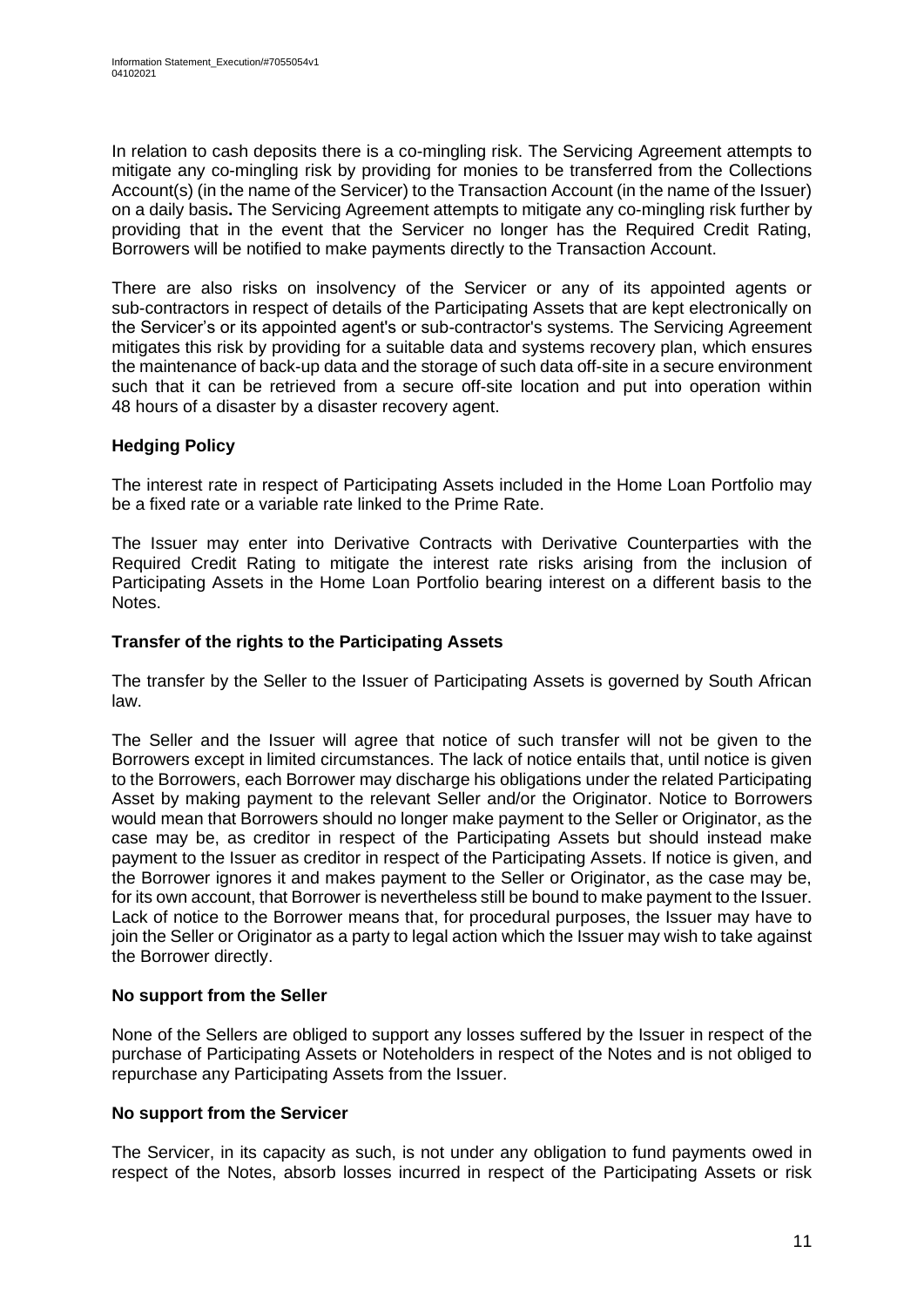transferred to the Issuer or otherwise to recompense investors for losses incurred in respect of the Programme.

### **Suitability of investment**

This Information Statement identifies some of the information that a prospective investor should consider prior to making an investment in the Notes. This Information Statement does not, however, purport to provide all of the information or the comprehensive analysis necessary to evaluate the economic and other consequences of investing in the Notes. A prospective investor should, therefore, conduct its own thorough analysis, including its own accounting, legal and tax analysis, prior to deciding to invest in the Notes. A prospective investor should make an investment in the Notes only after it has determined that such investment is suitable for its financial investment objectives. Neither this Information Statement or the Programme Memorandum is not, and does not purport to be, investment advice and each investor must obtain its own advice before making an investment in the Notes.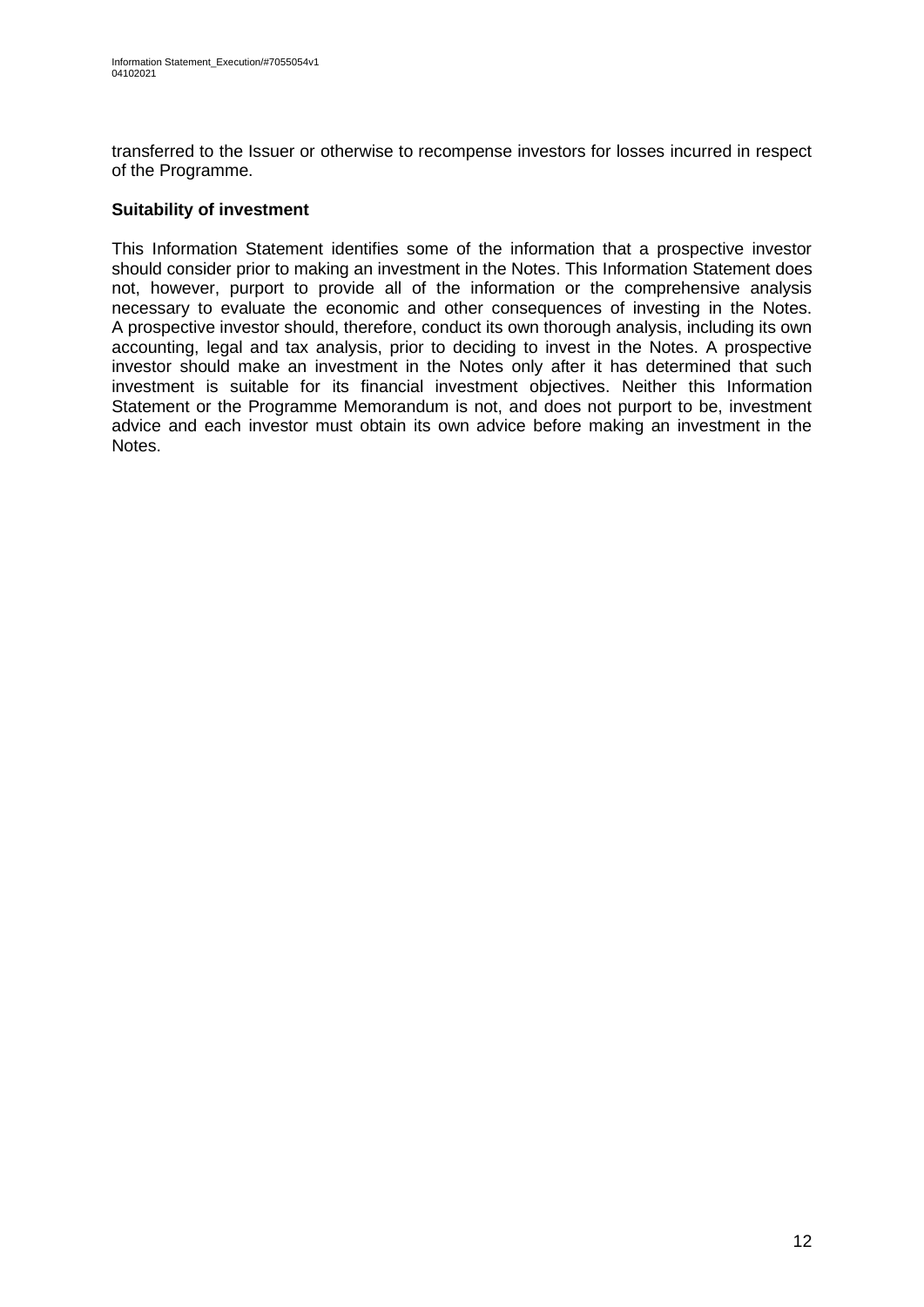### <span id="page-12-0"></span>**THE ISSUER**

### 1 **GENERAL**

The Issuer was incorporated and registered in South Africa on 7 February 2014 under registration number 2014/027637/06, under the Companies Act as a ring-fenced company with limited liability. The issued ordinary share capital of the Issuer comprises 100 no par value ordinary shares held by the Owner Trust and the issued preference share capital of the Issuer comprises One Preference Share held by the Preference Shareholder. The Issuer is a registered credit provider in terms of section 40 of the National Credit Act, 2005.

### 2 **ACTIVITIES**

- 2.1 The activities of the Issuer are restricted by the Transaction Documents and are limited to the issue of Notes, the purchase of Participating Assets meeting the Eligibility Criteria, the exercise of related rights and powers and other activities referred to in this Information Statement, the Programme Memorandum, the Transaction Documents, its memorandum of incorporation or reasonably incidental to such activities.
- 2.2 Substantially all of the above activities will be carried out by Investec, as agent for and on behalf of the Issuer, under the Administration Agreement, subject to the rights of the Issuer or the Security SPV to revoke the agency upon the occurrence of certain events of default or insolvency or similar events in relation to Investec.
- 2.3 The Issuer is subject to Applicable Laws which may change at any time, such as the Companies Act. The Issuer shall do all things required to comply with all such Applicable Laws from time to time.

### 3 **DIRECTORS**

- 3.1 The current directors of the Issuer and their capacities are as follows
	- David Towers (non-executive and independent director);
	- Kurt van Staden (non-executive and independent director);
	- Gary Sayers (non-executive and independent director);
	- Howard Tradonsky (non-executive director); and
	- Phumelele Madala (non-executive and independent director).
- 3.2 The details of the directors of the Issuer, which are incorporated into the Programme Memorandum and this Information Statement by reference, are available in the Originator's website at [https://www.investec.com/en\\_za/financing](https://www.investec.com/en_za/financing-for-corporates-and-institutions/capital-markets/debt-capital-markets/fox-street-3-rf.html)[for-corporates-and-institutions/capital-markets/debt-capital-markets/fox-street-3](https://www.investec.com/en_za/financing-for-corporates-and-institutions/capital-markets/debt-capital-markets/fox-street-3-rf.html) [rf.html.](https://www.investec.com/en_za/financing-for-corporates-and-institutions/capital-markets/debt-capital-markets/fox-street-3-rf.html)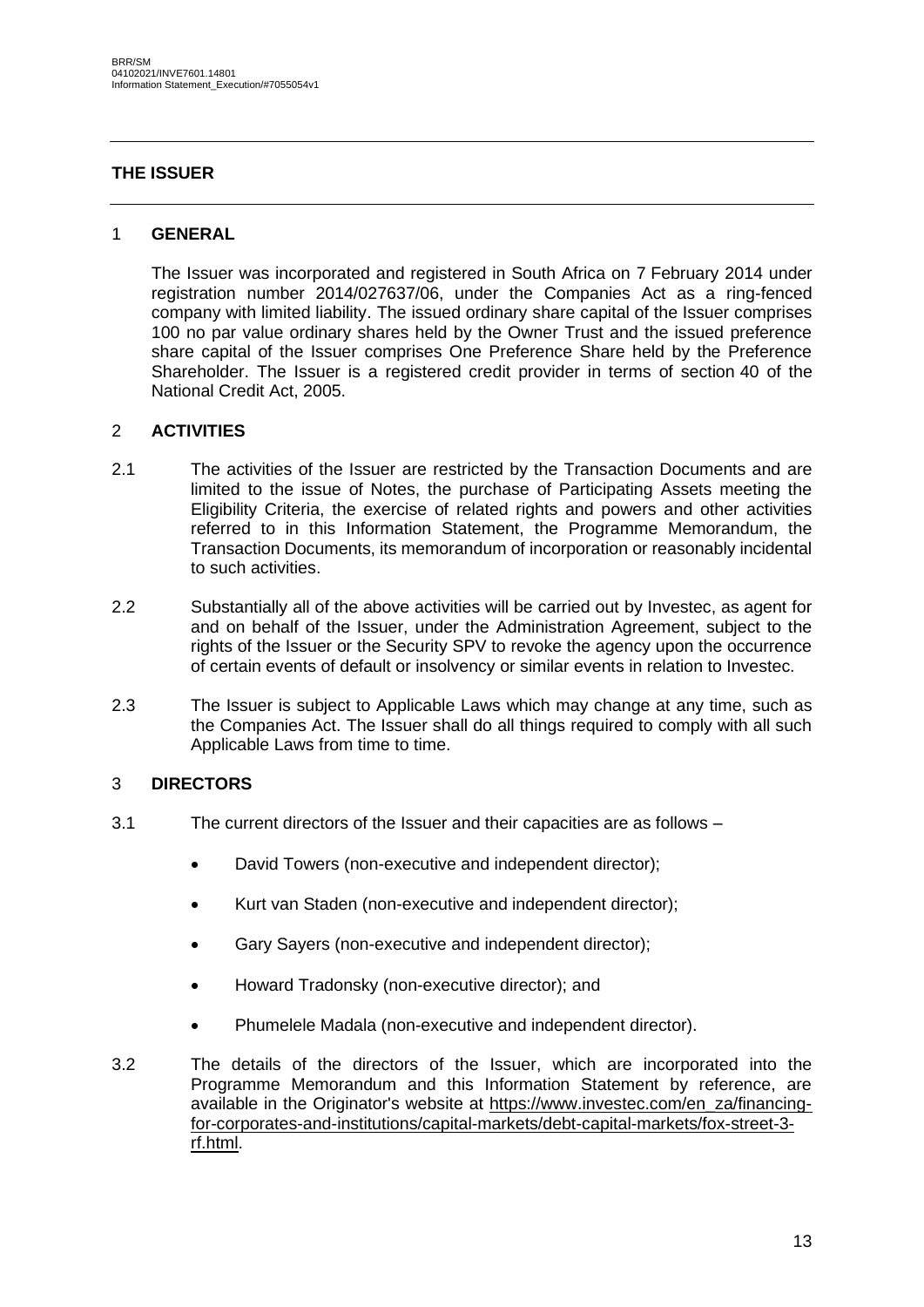- 3.3 Any changes to the directors, together with the reasons for such change, will be announced through SENS by the end of the Business Day following the decision or receipt of notice detailing the change.
- 3.4 The board of directors of the Issuer is accordingly independent of Investec, as Originator, as contemplated in paragraph 4(2)(q) of the Securitisation Regulations.

### 4 **COMPANY SECRETARY**

The Company Secretary of the Issuer is Investec Group Data Proprietary Limited situated at 100 Grayston Drive, Sandton, 2196.

### 5 **REGISTERED OFFICE**

The registered office of the Issuer is situated at 100 Grayston Drive, Sandton, 2196.

### 6 **AUDITOR**

The current auditor of the Issuer is KPMG Inc.

### 7 **DIRECTORS DISCLOSURES**

- 7.1 In relation to each director of the Issuer, any change to the directors or to the declarations provided below in compliance with the provisions of the JSE Debt Listings Requirements, will be published on SENS and included in the annual financial statements of the Issuer.
- 7.2 The directors of the Issuer confirm that they have no adverse findings, infringements or declarations to make in terms of paragraphs  $4.10(b)(ii) - (xii)$  of the JSE Debt Listings Requirements.

In particular, each of the directors of the Issuer confirms that none of them have -

- 7.2.1 ever been subject to any bankruptcies, insolvencies or individual voluntary compromise or arrangements;
- 7.2.2 ever been involved in any business rescue plans or resolutions proposed for business rescue in relation to any companies to which they are or were a director with an executive function within such company at the time of or within the previous 12 months preceding any such event;
- 7.2.3 ever been involved in any compulsory liquidation, administration or partnership voluntary compromise arrangements where they were or are a partner at the time of or within the 12 months preceding such event;
- 7.2.4 ever been disqualified from acting as a director of a company or from acting in the management or conduct of the affairs of the company;
- 7.2.5 ever been involved in any receivership of any assets in their personal capacity or in a partnership in which they were a partner at the time or within the 12 months preceding such event;
- 7.2.6 ever committed any offence involving dishonesty;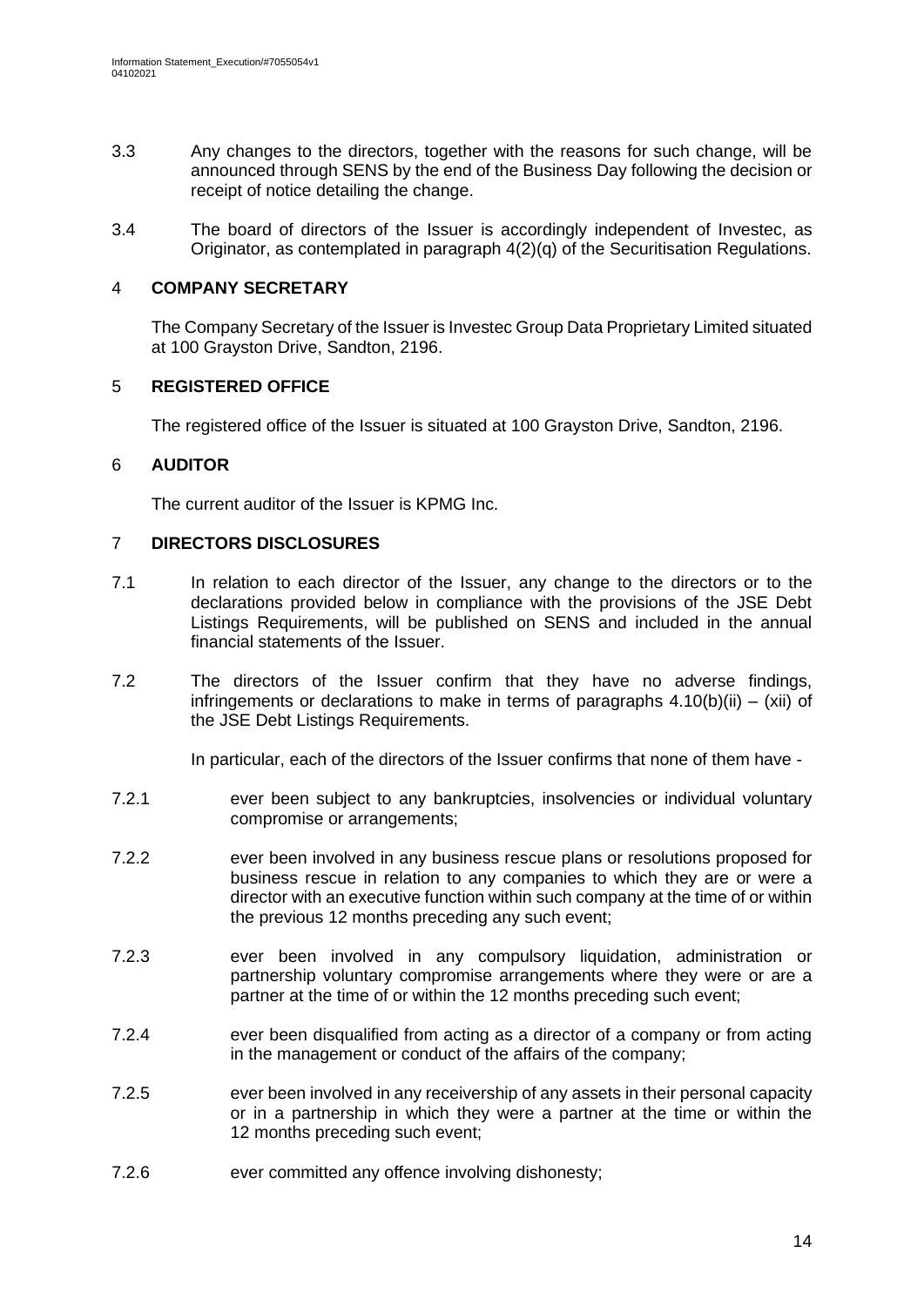- 7.2.7 ever been convicted of any offence resulting from dishonesty, fraud, theft, forgery, perjury, misrepresentation or embezzlement;
- 7.2.8 ever been barred from entering into any professional occupation;
- 7.2.9 ever been removed from office of trust on the grounds of misconduct or dishonesty;
- 7.2.10 ever been convicted in any jurisdiction of any criminal offence or an offence under legislation relating to the Companies Act; and
- 7.2.11 ever been the recipient of any court order declaring them a delinquent or placing them under probation in terms of section 162 of the Financial Markets Act, section 47 of the Close Corporations Act or section 219 of the Companies Act, 1973.

### 8 **LITIGATION**

The Issuer is not engaged (whether as defendant or otherwise) in any legal or arbitration proceedings that are pending or threatened, other than those disclosed in the Programme Memorandum, if any, the results of which might have or have had, since its financial year end being 31 March 2021, a material effect on the financial position or the operations of the Issuer, nor is it aware of any such proceedings being threatened or pending.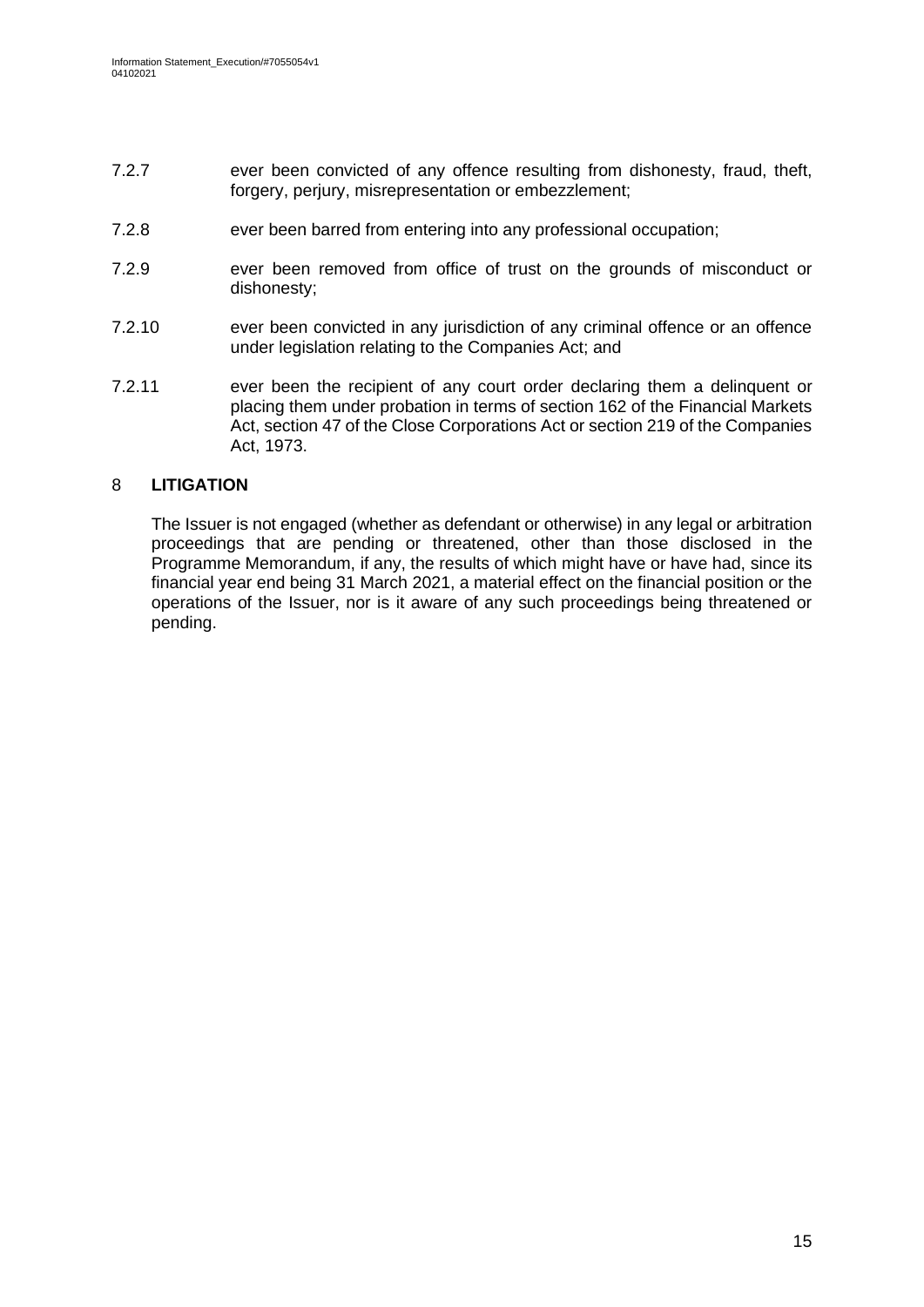### <span id="page-15-0"></span>**THE SECURITY SPV**

### 1 **GENERAL**

Fox Street 3 Security SPV (RF) Proprietary Limited (the "**Security SPV**") was incorporated and registered in South Africa as a ring-fenced, insolvency remote company on 29 January 2014 under registration number 2014/019604/07. The issued ordinary share capital of the Security SPV comprises 100 ordinary no par value shares held by the Security SPV Owner Trust.

### 2 **ACTIVITIES**

The main purpose of the Security SPV, among other things, is to issue the Guarantee, exercise its rights under the Security Agreements, enter into the other Transaction Documents and exercise its rights and performing its obligations under those Transaction Documents. The activities of the Security SPV as described herein and in the Programme Memorandum are restricted in terms of its memorandum of incorporation.

### 3 **DIRECTOR**

The director of the Security SPV is Evelyn Deiner.

### 4 **REGISTERED OFFICE**

The registered office of the Security SPV is situated 100 Grayston Drive, Sandton, 2196.

#### 5 **AUDITOR**

The auditor for the Security SPV is KPMG Inc.

### 6 **LITIGATION STATEMENT**

The Security SPV has not engaged in any legal, arbitration, administration or other proceedings, if any, the results of which might have or have had a material effect on the financial position or operations of the Security SPV, nor is it aware of any such proceedings being threatened or pending.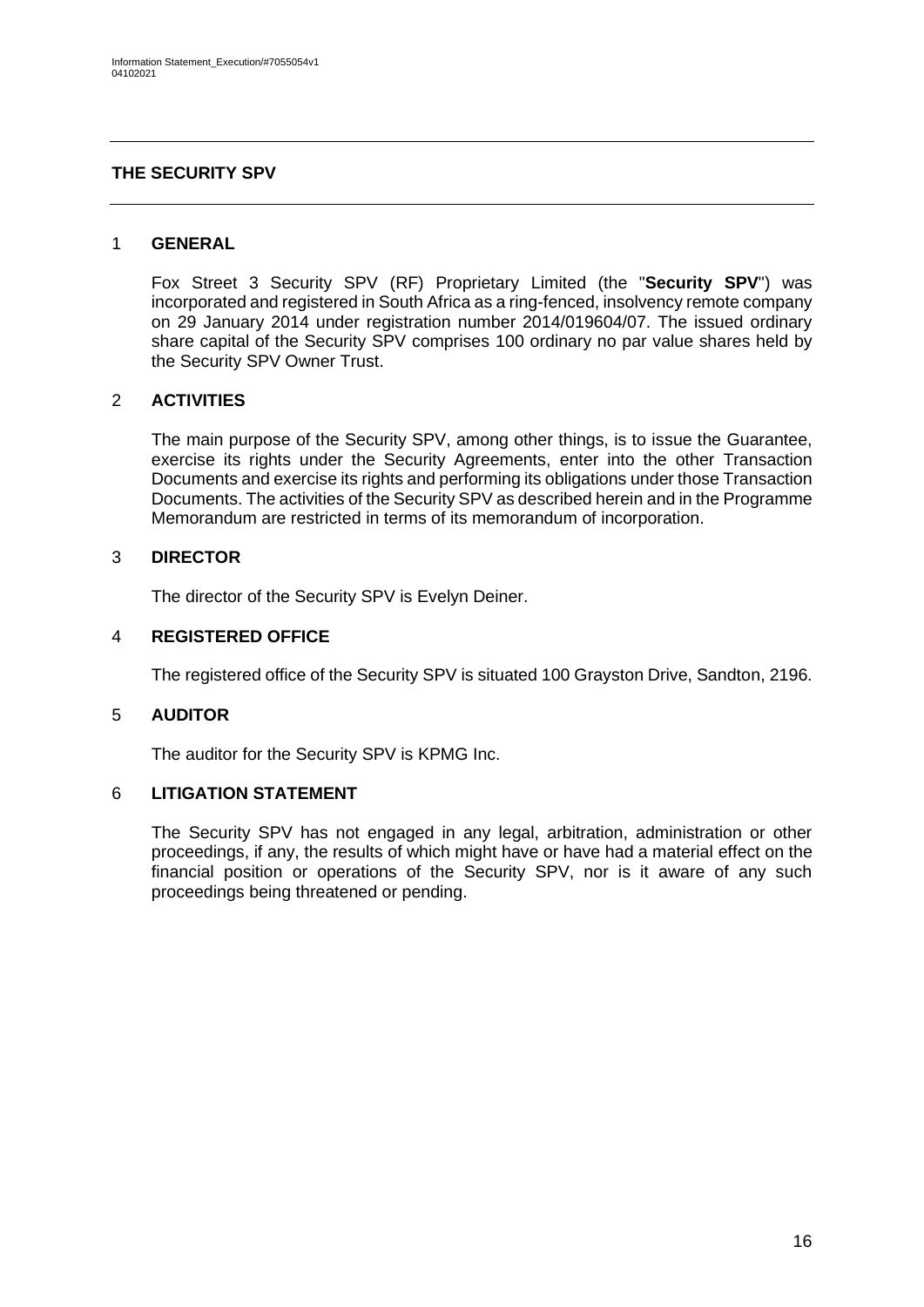# <span id="page-16-0"></span>**THE TRUSTEES**

### 1 **FOX STREET 3 OWNER TRUST**

- 1.1 The trustee for the time being of the Owner Trust is Maitland Group South Africa Limited, represented by Brendan Harmse, or such other trustee as may be appointed from time to time
- 1.2 The registered office of the Owner Trustee is situated at 1st Floor, 32 Fricker Road, Illovo, 2196.

### 2 **FOX STREET 3 SECURITY SPV OWNER TRUST**

- 2.1 The trustee for the time being of the Security SPV Owner Trust is TMF Corporate Services (South Africa) Proprietary Limited, represented by Rishendrie Thanthony, or such other trustee as may be appointed from time to time.
- 2.2 The registered office of the Security SPV Owner Trustee is situated at 3rd Floor, 200 on Main, Corner of Main and Bowwood Roads, Claremont, 7708.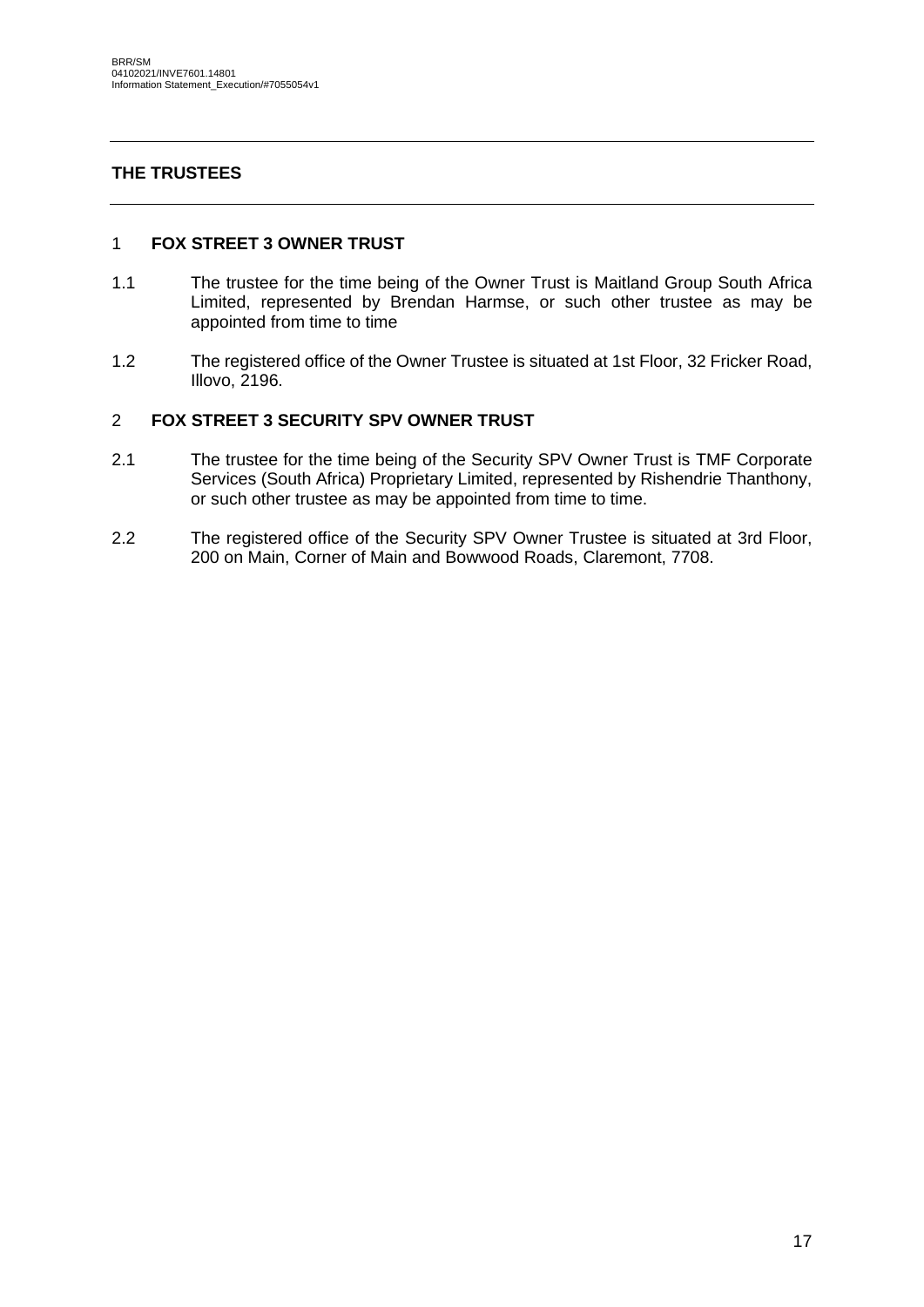### <span id="page-17-0"></span>**CORPORATE INFORMATION**

### **ISSUER**

### **Fox Street 3 (RF) Limited**

Registered Office: 100 Grayston Drive **Sandton** 2196

Contact: Head – DCM Ops Email: [DCMOps@investec.co.za](mailto:DCMOps@investec.co.za)

#### **ARRANGER, LEAD MANAGER, DEALER AND DEBT SPONSOR**

### **Investec Bank Limited**

Registered Office: 100 Grayston Drive **Sandton** 2196

Contact: Head – DCM Ops

### **SECURITY SPV**

### **Fox Street 3 Security SPV (RF) Proprietary Limited**

Registered office: 100 Grayston Drive Sandton 2196

Contact: Evelyn Deiner